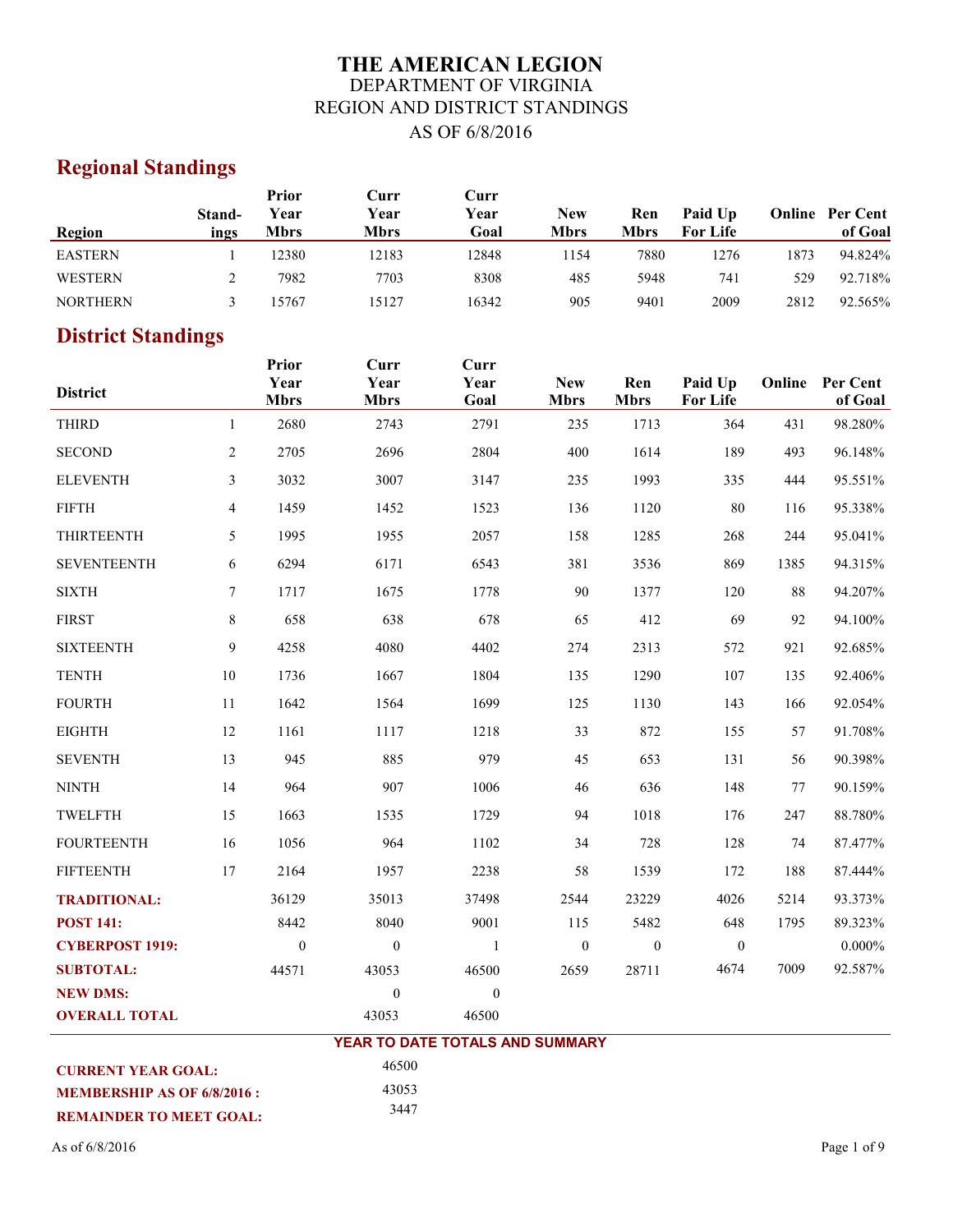#### *EASTERN REGION-- FIRST DISTRICT-- (4 Posts)*

| <b>Post</b> | Location                   | Last<br>Transmittal | <b>Prior</b><br>Year<br><u>Mbrs</u> | Curr<br>Year | 6/1/2016 Curr<br><b>110%</b><br><b>Mbrs Target Goal Goal</b> | Year | <b>New</b><br><u>Mbrs</u> | <b>Ren</b><br><u>Mbrs</u> | Paid<br>Life |    | Per<br>Up ForOn-line Cent of<br><b>Goal</b> |
|-------------|----------------------------|---------------------|-------------------------------------|--------------|--------------------------------------------------------------|------|---------------------------|---------------------------|--------------|----|---------------------------------------------|
|             |                            |                     |                                     |              |                                                              |      |                           |                           |              |    |                                             |
| $56$ ***    | <b>NORTHAMPTON</b>         | 5/16/2016           | 237                                 | 245          | 268                                                          | 244  | 41                        | 145                       | 17           | 42 | 100.410\%                                   |
| ***<br>100  | <b>PARKSLEY</b>            | 1/6/2016            | 21                                  | 25           | 24                                                           | 22   |                           | 14                        | 4            |    | 2 113.636%                                  |
| 101         | <b>ONANCOCK</b>            | 12/16/2015          | 23                                  | 19           | 26                                                           | 24   | 2                         | 6                         | 10           |    | 79.167%                                     |
| 159         | <b>CHINCOTEAGUE</b>        | 6/8/2016            | 377                                 | 349          | 427                                                          | 388  | 17                        | 247                       | 38           | 47 | 89.948%                                     |
|             | <b>CDR: JACK WOOD(159)</b> |                     | 658                                 | 638          | 746                                                          | 678  | 65                        | 412                       | 69           | 92 | 94.100%                                     |

#### *EASTERN REGION-- SECOND DISTRICT-- (14 Posts)*

|             |                              |                    | <b>Prior</b> | Curr | 6/1/2016                | Curr |                |             | Paid           |                | Per                   |
|-------------|------------------------------|--------------------|--------------|------|-------------------------|------|----------------|-------------|----------------|----------------|-----------------------|
| <b>Post</b> | Location                     | Last               | Year         | Year | 110%                    | Year | <b>New</b>     | Ren         |                |                | Up ForOn-line Cent of |
|             |                              | <b>Transmittal</b> | <b>Mbrs</b>  |      | <b>Mbrs Target Goal</b> | Goal | <b>Mbrs</b>    | <b>Mbrs</b> | Life           |                | Goal                  |
|             |                              |                    |              |      |                         |      |                |             |                |                |                       |
| 5           | <b>NORFOLK</b>               | 5/5/2016           | 193          | 144  | 219                     | 199  | 9              | 119         | 3              | 13             | 72.362%               |
| $35***$     | <b>NORFOLK</b>               | 6/1/2016           | 97           | 101  | 110                     | 100  | 7              | 58          | 6              | 30             | 101.000%              |
| 37<br>***   | <b>PORTSMOUTH</b>            | 5/25/2016          | 8            | 118  | 17                      | 15   | 99             | 16          | $\mathbf{0}$   | 3              | 786.667%              |
| 60          | <b>NORFOLK</b>               | 5/5/2016           | 60           | 58   | 68                      | 62   | 8              | 33          | 3              | 14             | 93.548%               |
| 81<br>***   | <b>VIRGINIA BEACH</b>        | 3/30/2016          | 18           | 21   | 21                      | 19   | $\mathbf{1}$   | 16          | $\overline{4}$ | $\overline{0}$ | 110.526%              |
| 110         | <b>VIRGINIA BEACH</b>        | 6/1/2016           | 316          | 296  | 361                     | 328  | 13             | 180         | 43             | 60             | 90.244%               |
| 113<br>***  | PRINCESS ANNE                | 5/11/2016          | 52           | 57   | 59                      | 54   | 6              | 44          | $\mathfrak{Z}$ | 4              | 105.556%              |
| 118         | <b>NORFOLK</b>               | 5/25/2016          | 23           | 21   | 26                      | 24   | $\overline{2}$ | 11          | 3              | 5              | 87.500%               |
| 190 ***     | <b>PORTSMOUTH</b>            | 6/8/2016           | 261          | 281  | 298                     | 271  | 31             | 210         | 8              | 32             | 103.690%              |
| $204$ *     | <b>NORFOLK</b>               | 2/17/2016          | 47           | 49   | 54                      | 49   | 5              | 41          | 1              | 2              | 100.000%              |
| 280         | <b>CHESAPEAKE</b>            | 5/18/2016          | 421          | 399  | 482                     | 438  | 41             | 222         | 37             | 99             | 91.096%               |
| 310         | <b>CHURCHLAND</b>            | 6/1/2016           | 87           | 79   | 99                      | 90   | 1              | 56          | $\tau$         | 15             | 87.778%               |
| 327         | <b>NORFOLK</b>               | 6/8/2016           | 1096         | 1046 | 1241                    | 1128 | 168            | 595         | 70             | 213            | 92.730%               |
| 1992        | <b>VIRGINIA BEACH</b>        | 1/21/2016          | 26           | 26   | 30                      | 27   | 9              | 13          |                | 3              | 96.296%               |
|             | <b>CDR: ALONZO SCOTT(37)</b> |                    | 2705         | 2696 | 3084                    | 2804 | 400            | 1614        | 189            | 493            | 96.148%               |

#### *EASTERN REGION-- THIRD DISTRICT-- (17 Posts)*

|             |                     |                            | <b>Prior</b> | Curr | 6/1/2016                        | Curr         |                           |                    | Paid                          |    | Per      |
|-------------|---------------------|----------------------------|--------------|------|---------------------------------|--------------|---------------------------|--------------------|-------------------------------|----|----------|
| <b>Post</b> | Location            | Last<br><b>Transmittal</b> | Year<br>Mbrs | Year | 110%<br><b>Mbrs Target Goal</b> | Year<br>Goal | <b>New</b><br><b>Mbrs</b> | Ren<br><b>Mbrs</b> | Up ForOn-line Cent of<br>Life |    | Goal     |
|             |                     |                            |              |      |                                 |              |                           |                    |                               |    |          |
| $25 *$      | <b>NEWPORT NEWS</b> | 5/11/2016                  | 313          | 324  | 359                             | 326          | 25                        | 226                | 31                            | 42 | 99.387%  |
| ***<br>31   | <b>HAMPTON</b>      | 6/8/2016                   | 77           | 89   | 88                              | 80           | 3                         | 54                 | 16                            | 16 | 111.250% |
| $39***$     | WILLIAMSBURG        | 5/25/2016                  | 104          | 109  | 118                             | 107          | 2                         | 70                 | 11                            | 26 | 101.869% |
| 48          | <b>HAMPTON</b>      | 5/16/2016                  | 106          | 106  | 121                             | 110          | 2                         | 53                 | 36                            | 15 | 96.364%  |
| $61 *$      | <b>CHARLES CITY</b> | 3/16/2016                  | 43           | 44   | 48                              | 44           | $\overline{2}$            | 38                 |                               | 3  | 100.000% |
| ***<br>67   | <b>HAMPTON</b>      | 5/11/2016                  | 167          | 183  | 189                             | 172          | 15                        | 132                | 27                            | 9  | 106.395% |
| 75          | <b>GLOUCESTER</b>   | 6/8/2016                   | 189          | 183  | 217                             | 197          | 9                         | 100                | 35                            | 39 | 92.893%  |
| $83 *$      | <b>MATHEWS</b>      | 6/8/2016                   | 177          | 181  | 202                             | 184          | 10                        | 139                | 16                            | 16 | 98.370%  |
| $165$ ***   | <b>YORKTOWN</b>     | 4/13/2016                  | 21           | 35   | 24                              | 22           | $\overline{2}$            | 23                 | 6                             | 4  | 159.091% |
| $172$ ***   | <b>WEST POINT</b>   | 4/27/2016                  | 33           | 35   | 37                              | 34           | $\overline{4}$            | 25                 | $\overline{2}$                | 4  | 102.941% |
| 255         | <b>NEWPORT NEWS</b> | 2/10/2016                  | 99           | 88   | 117                             | 106          | $\mathbf{0}$              | 72                 | 5                             | 11 | 83.019%  |
| 273         | <b>POQUOSON</b>     | 5/16/2016                  | 118          | 115  | 135                             | 123          | 5                         | 58                 | 29                            | 23 | 93.496%  |
|             |                     |                            |              |      |                                 |              |                           |                    |                               |    |          |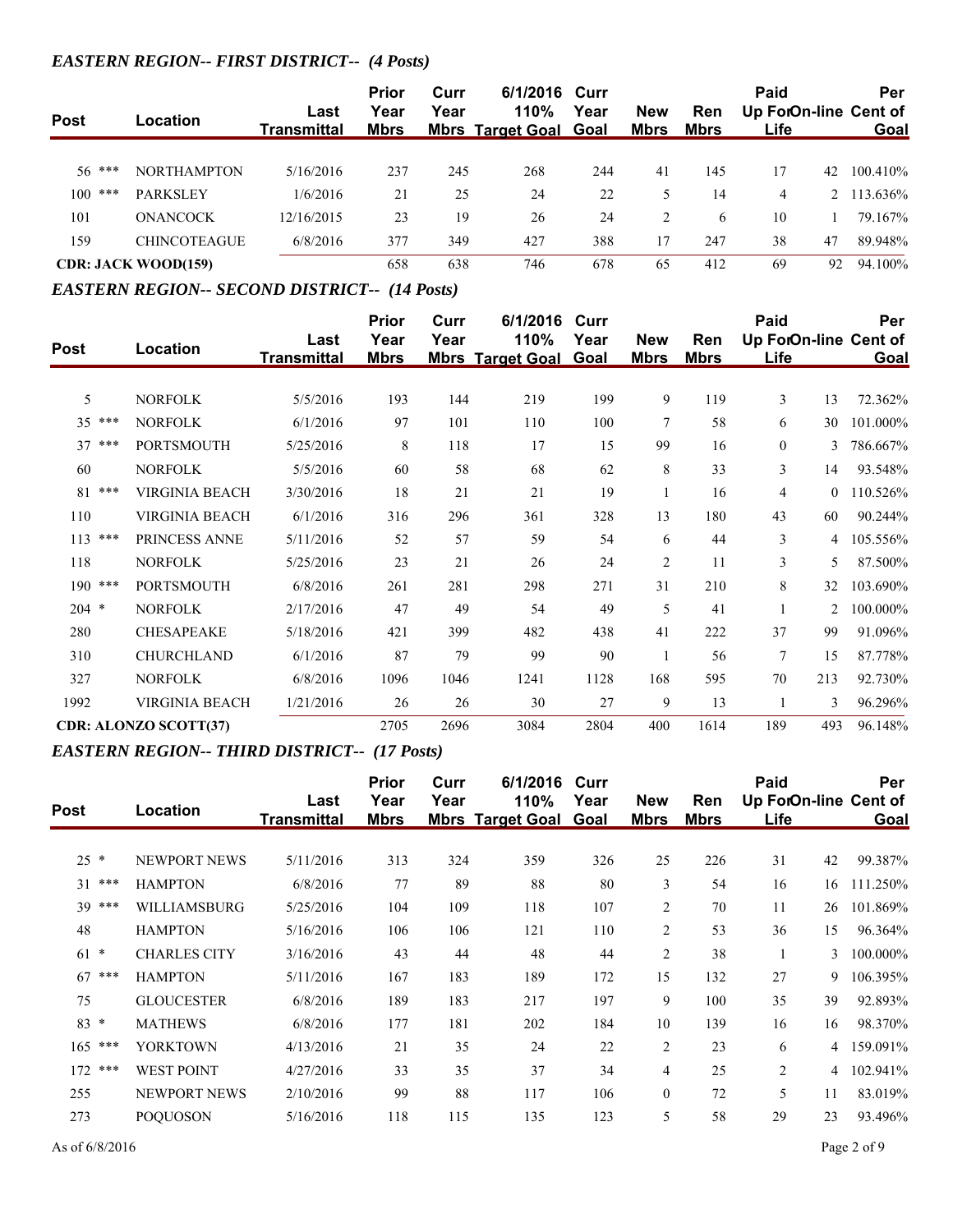# *EASTERN REGION-- THIRD DISTRICT-- (17 Posts)*

| <b>Post</b> | Location                      | Last<br>Transmittal | <b>Prior</b><br>Year<br><u>Mbrs</u> | Curr<br>Year | 6/1/2016 Curr<br>110%<br><u>Mbrs Target Goal Goal</u> | Year | <b>New</b><br><u>Mbrs</u> | <b>Ren</b><br><u>Mbrs</u> | Paid<br>Life |     | Per<br>Up ForOn-line Cent of<br><b>Goal</b> |
|-------------|-------------------------------|---------------------|-------------------------------------|--------------|-------------------------------------------------------|------|---------------------------|---------------------------|--------------|-----|---------------------------------------------|
|             |                               |                     |                                     |              |                                                       |      |                           |                           |              |     |                                             |
| 314<br>***  | <b>AYLETT</b>                 | 1/8/2016            | 34                                  | 46           | 40                                                    | 36   |                           | 18                        | 13           | 8   | 127.778%                                    |
| 368         | NEWPORT NEWS                  | 6/1/2016            | 1051                                | 1038         | 1202                                                  | 1093 | 141                       | 614                       | 112          | 171 | 94.968%                                     |
| $1776$ *    | WILLIAMSBURG                  | 5/27/2016           | 98                                  | 102          | 116                                                   | 105  | 4                         | 62                        | 9            | 27  | 97.143%                                     |
| ***<br>1991 | <b>TABB</b>                   | 6/1/2016            | 24                                  | 36           | 28                                                    | 25   |                           | 21                        | 5            | 9   | 144.000%                                    |
| 1997<br>*** | <b>HAMPTON</b>                | 6/1/2016            | 26                                  | 29           | 30                                                    | 27   |                           | 8                         | 10           | 8   | 107.407%                                    |
|             | <b>CDR: LINDA FANNING(67)</b> |                     | 2680                                | 2743         | 3070                                                  | 2791 | 235                       | 1713                      | 364          | 431 | 98.280%                                     |

#### *EASTERN REGION-- FOURTH DISTRICT-- (14 Posts)*

|            |                                 |                    | <b>Prior</b> | Curr | 6/1/2016                | Curr |                |             | <b>Paid</b>           |                | Per      |
|------------|---------------------------------|--------------------|--------------|------|-------------------------|------|----------------|-------------|-----------------------|----------------|----------|
| Post       | Location                        | Last               | Year         | Year | 110%                    | Year | <b>New</b>     | Ren         | Up ForOn-line Cent of |                |          |
|            |                                 | <b>Transmittal</b> | <b>Mbrs</b>  |      | <b>Mbrs Target Goal</b> | Goal | <b>Mbrs</b>    | <b>Mbrs</b> | Life                  |                | Goal     |
| 2          | PETERSBURG                      | 5/11/2016          | 426          | 399  | 483                     | 439  | 44             | 261         | 33                    | 61             | 90.888%  |
| 46         | <b>EMPORIA</b>                  | 5/11/2016          | 56           | 49   | 64                      | 58   | $\mathbf{2}$   | 43          | 3                     |                | 84.483%  |
| 49 ***     | <b>SMITHFIELD</b>               | 5/5/2016           | 159          | 167  | 182                     | 165  | 11             | 113         | 17                    | 26             | 101.212% |
| 57         | <b>SUFFOLK</b>                  | 4/6/2016           | 93           | 93   | 107                     | 97   | 6              | 75          | 5                     | 7              | 95.876%  |
| 73         | <b>FRANKLIN</b>                 | 5/4/2016           | 110          | 100  | 125                     | 114  | $\mathbf{0}$   | 79          | 13                    | 8              | 87.719%  |
| 88<br>***  | <b>SUFFOLK</b>                  | 4/6/2016           | 78           | 81   | 88                      | 80   | $\overline{7}$ | 58          | $\overline{7}$        | 9              | 101.250% |
| 120        | <b>DISPUTANTA</b>               | 6/1/2016           | 157          | 136  | 178                     | 162  | 11             | 85          | 21                    | 19             | 83.951%  |
| 146        | <b>HOPEWELL</b>                 | 5/16/2016          | 349          | 318  | 399                     | 363  | 26             | 232         | 34                    | 26             | 87.603%  |
| $149 *$    | <b>DINWIDDIE</b>                | 11/10/2015         | 30           | 31   | 34                      | 31   | $\overline{2}$ | 24          | $\overline{c}$        | 3              | 100.000% |
| ***<br>151 | <b>EMPORIA</b>                  | 11/18/2015         | 83           | 88   | 94                      | 85   | 7              | 80          |                       | $\Omega$       | 103.529% |
| 160        | <b>SURRY</b>                    | 4/20/2016          | 36           | 35   | 41                      | 37   | 3              | 25          | 4                     | 3              | 94.595%  |
| 191        | WAVERLY                         | 3/30/2016          | 27           | 25   | 31                      | 28   | 3              | 20          |                       |                | 89.286%  |
| ***<br>264 | <b>JARRATT</b>                  | 3/16/2016          | 19           | 23   | 22                      | 20   |                | 18          | $\overline{c}$        |                | 115.000% |
| 276        | <b>BOYKINS</b>                  | 10/28/2015         | 19           | 19   | 22                      | 20   | $\overline{2}$ | 17          | $\mathbf{0}$          | $\overline{0}$ | 95.000%  |
|            | <b>CDR: JAMES ROVINSKI(120)</b> |                    | 1642         | 1564 | 1869                    | 1699 | 125            | 1130        | 143                   | 166            | 92.054%  |

#### *EASTERN REGION-- ELEVENTH DISTRICT-- (20 Posts)*

|                                                                                                   |                 | <b>Prior</b>                                               | Curr |      |                                |                           |                    | Paid         |    | Per                         |
|---------------------------------------------------------------------------------------------------|-----------------|------------------------------------------------------------|------|------|--------------------------------|---------------------------|--------------------|--------------|----|-----------------------------|
| Location                                                                                          | Last            | Year<br><b>Mbrs</b>                                        | Year | 110% | Year<br>Goal                   | <b>New</b><br><b>Mbrs</b> | Ren<br><b>Mbrs</b> | Life         |    | Goal                        |
|                                                                                                   |                 |                                                            |      |      |                                |                           |                    |              |    |                             |
|                                                                                                   |                 |                                                            |      |      |                                |                           |                    |              |    | 121.622%                    |
| <b>RICHMOND</b>                                                                                   | 2/3/2016        | 19                                                         | 18   | 22   | 20                             | $\overline{2}$            | 14                 |              |    | 90.000%                     |
| <b>RICHMOND</b>                                                                                   | 4/27/2016       | 132                                                        | 125  | 151  | 137                            | 9                         | 73                 | 26           | 17 | 91.241%                     |
| <b>AMELIA</b>                                                                                     | 5/11/2016       | 72                                                         | 75   | 83   | 75                             | 5                         | 48                 | 17           | 5  | 100.000%                    |
| <b>CHESTERFIELD</b>                                                                               | 2/1/2016        | 12                                                         | 11   | 17   | 15                             |                           | 5                  | 2            | 3  | 73.333%                     |
| <b>RICHMOND</b>                                                                                   | 6/1/2016        | 35                                                         | 32   | 40   | 36                             | $\overline{2}$            | 22                 | 4            | 4  | 88.889%                     |
| <b>RICHMOND</b>                                                                                   | 6/1/2016        | 132                                                        | 136  | 151  | 137                            | 12                        | 107                | 5            | 12 | 99.270%                     |
| <b>ETTRICK</b>                                                                                    | 2/1/2016        | 27                                                         | 23   | 31   | 28                             | $\theta$                  | 22                 | $\mathbf{0}$ |    | 82.143%                     |
| <b>RICHMOND</b>                                                                                   | 6/1/2016        | 189                                                        | 161  | 217  | 197                            | 11                        | 104                | 22           | 24 | 81.726%                     |
|                                                                                                   | 5/25/2016       | 230                                                        | 221  | 261  | 237                            | 20                        | 150                | 21           | 30 | 93.249%                     |
| <b>MIDLOTHIAN</b>                                                                                 | 6/8/2016        | 358                                                        | 375  | 406  | 369                            | 30                        | 249                | 30           | 66 | 101.626%                    |
| ***<br>$\mathbf{1}$<br>38<br>84<br>$87 *$<br>91<br>108<br>$125 *$<br>136<br>137<br>144<br>186 *** | <b>RICHMOND</b> | <b>Transmittal</b><br>4/27/2016<br><b>HIGHLAND SPRINGS</b> | 108  | 135  | <b>Mbrs Target Goal</b><br>122 | 6/1/2016 Curr<br>111      | 25                 | 82           | 16 | Up ForOn-line Cent of<br>12 |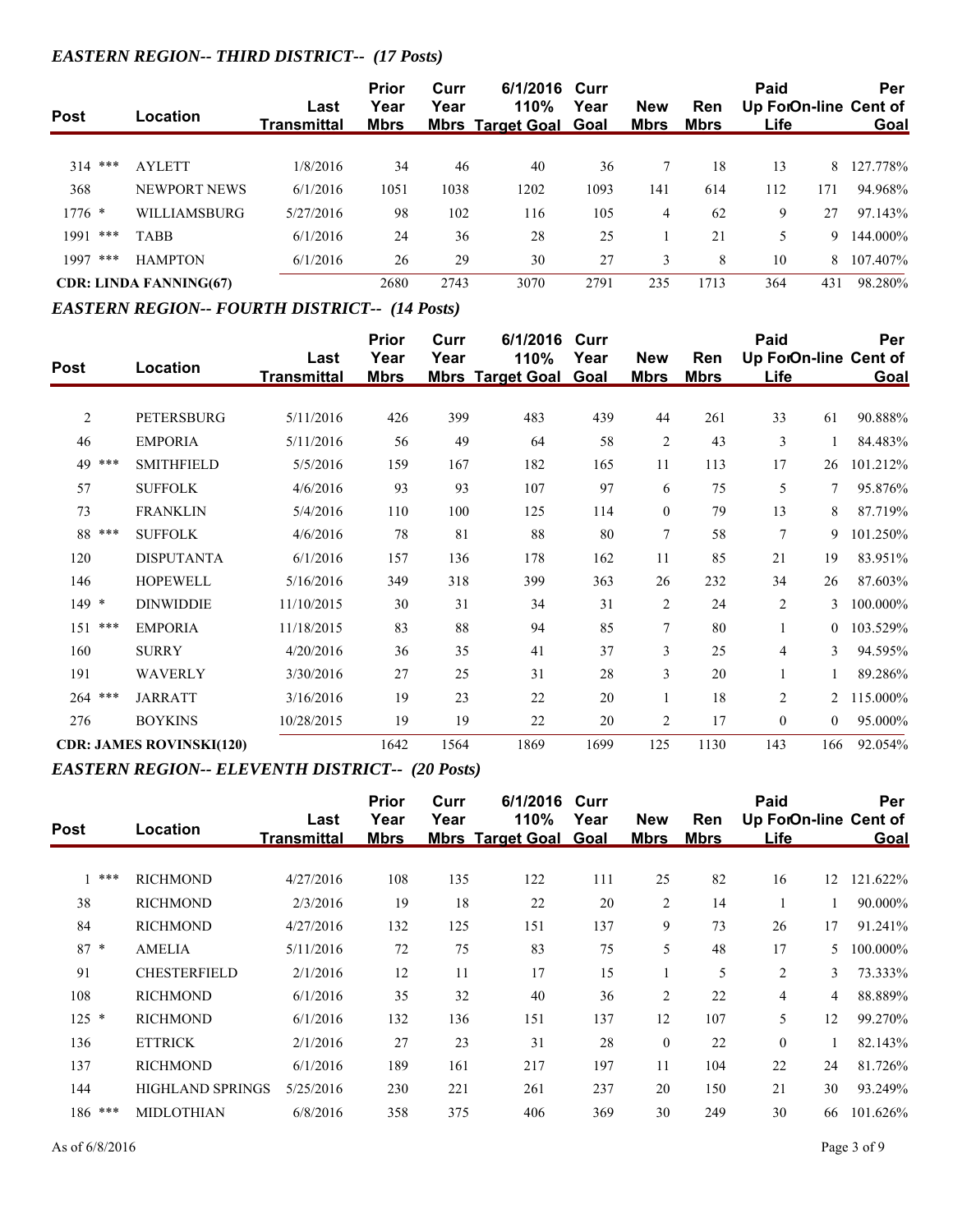## *EASTERN REGION-- ELEVENTH DISTRICT-- (20 Posts)*

| <b>Post</b> | Location                       | Last<br><b>Transmittal</b> | <b>Prior</b><br>Year<br><b>Mbrs</b> | Curr<br>Year | 6/1/2016 Curr<br>110%<br><b>Mbrs Target Goal Goal</b> | Year | <b>New</b><br><b>Mbrs</b> | <b>Ren</b><br><b>Mbrs</b> | Paid<br>Up ForOn-line Cent of<br><u>Life</u> |     | Per<br>Goal |
|-------------|--------------------------------|----------------------------|-------------------------------------|--------------|-------------------------------------------------------|------|---------------------------|---------------------------|----------------------------------------------|-----|-------------|
|             |                                |                            |                                     |              |                                                       |      |                           |                           |                                              |     |             |
| 189         | <b>RICHMOND</b>                | 2/9/2016                   | 38                                  | 30           | 43                                                    | 39   |                           | 18                        | 9                                            | 2   | 76.923%     |
| 201<br>***  | <b>POWHATAN</b>                | 3/22/2016                  | 99                                  | 118          | 113                                                   | 103  | 16                        | 67                        | 16                                           | 19  | 114.563%    |
| 210         | <b>RICHMOND</b>                | 3/16/2016                  | 26                                  | 19           | 30                                                    | 27   | 5                         | 10                        | 2                                            | 2   | 70.370%     |
| 233         | <b>RICHMOND</b>                | 4/27/2016                  | 59                                  | 54           | 67                                                    | 61   | 5                         | 35                        | 5                                            | 9   | 88.525%     |
| 242         | <b>SANDSTON</b>                | 3/22/2016                  | 81                                  | 72           | 92                                                    | 84   | 3                         | 54                        | 9                                            | 6   | 85.714%     |
| 244         | <b>GLEN ALLEN</b>              | 5/5/2016                   | 141                                 | 127          | 162                                                   | 147  | 3                         | 103                       | 9                                            | 12  | 86.395%     |
| $284$ *     | <b>COLONIAL HEIGHTS</b>        | 6/1/2016                   | 1087                                | 1094         | 1243                                                  | 1130 | 76                        | 694                       | 133                                          | 191 | 96.814%     |
| 354         | <b>RICHMOND</b>                | 4/20/2016                  | 127                                 | 125          | 145                                                   | 132  | 7                         | 99                        | 3                                            | 16  | 94.697%     |
| 361         | <b>RICHMOND</b>                | 5/16/2016                  | 60                                  | 56           | 68                                                    | 62   | $\overline{2}$            | 37                        | 5                                            | 12  | 90.323%     |
|             | <b>CDR: T BRENTLINGER(284)</b> |                            | 3032                                | 3007         | 3462                                                  | 3147 | 235                       | 1993                      | 335                                          | 444 | 95.551%     |

*EASTERN REGION-- TWELFTH DISTRICT-- (13 Posts)*

| <b>Post</b>   | Location                     | Last               | Prior<br>Year | Curr<br>Year | 6/1/2016<br>110%        | Curr<br>Year | <b>New</b>     | Ren         | Paid         |                | Per<br>Up ForOn-line Cent of |
|---------------|------------------------------|--------------------|---------------|--------------|-------------------------|--------------|----------------|-------------|--------------|----------------|------------------------------|
|               |                              | <b>Transmittal</b> | <b>Mbrs</b>   |              | <b>Mbrs Target Goal</b> | Goal         | <b>Mbrs</b>    | <b>Mbrs</b> | Life         |                | Goal                         |
| 55 ***        | <b>FREDERICKSBURG</b>        | 3/16/2016          | 165           | 175          | 187                     | 170          | 10             | 134         | 19           | 12             | 102.941%                     |
| 64            | <b>TAPPAHANNOCK</b>          | 3/9/2016           | 58            | 49           | 66                      | 60           | $\theta$       | 37          | 4            | 8              | 81.667%                      |
| 82            | <b>SALUDA</b>                | 5/5/2016           | 27            | 23           | 31                      | 28           | $\mathbf{0}$   | 5           | 7            | 11             | 82.143%                      |
| 86            | <b>KILMARNOCK</b>            | 5/12/2016          | 118           | 93           | 135                     | 123          | $\overline{2}$ | 64          | 13           | 14             | 75.610%                      |
| 89            | <b>KING GEORGE</b>           | 5/4/2016           | 206           | 180          | 235                     | 214          | 9              | 100         | 30           | 41             | 84.112%                      |
| 117           | <b>REEDVILLE</b>             | 3/16/2016          | 169           | 136          | 194                     | 176          | $\overline{4}$ | 105         | 11           | 16             | 77.273%                      |
| 148           | <b>COLONIAL BEACH</b>        | 6/1/2016           | 247           | 246          | 279                     | 254          | 24             | 164         | 17           | 41             | 96.850%                      |
| 221           | <b>CAROLINE COUNTY</b>       | 4/25/2016          | 68            | 48           | 77                      | 70           | 3              | 30          | 8            | 7              | 68.571%                      |
| $\ast$<br>241 | <b>STORMONT</b>              | 8/5/2015           | 9             | 14           | 17                      | 15           | 7              | 7           | $\mathbf{0}$ | $\overline{0}$ | 93.333%                      |
| $252 *$       | <b>MONTROSS</b>              | 5/11/2016          | 60            | 62           | 68                      | 62           | $\overline{2}$ | 42          | 10           | 8              | 100.000%                     |
| 320           | <b>SPOTSYLVANIA</b>          | 5/16/2016          | 460           | 433          | 526                     | 478          | 30             | 268         | 51           | 84             | 90.586%                      |
| 329           | <b>DAHLGREN</b>              | 3/9/2016           | 42            | 41           | 48                      | 44           |                | 38          |              |                | 93.182%                      |
| *<br>401      | WARSAW                       | 3/23/2016          | 34            | 35           | 39                      | 35           | $\overline{2}$ | 24          | 5            | 4              | 100.000%                     |
|               | <b>CDR: B WILLIAMSON(89)</b> |                    | 1663          | 1535         | 1902                    | 1729         | 94             | 1018        | 176          | 247            | 88.780%                      |

*NORTHERN REGION-- THIRTEENTH DISTRICT-- (10 Posts)*

| <b>Post</b> | Location               | Last<br><b>Transmittal</b> | <b>Prior</b><br>Year<br><b>Mbrs</b> | Curr<br>Year | 6/1/2016 Curr<br>110%<br><b>Mbrs Target Goal Goal</b> | Year | <b>New</b><br><b>Mbrs</b> | Ren<br>Mbrs | Paid<br>Up ForOn-line Cent of<br>Life |    | Per<br>Goal |
|-------------|------------------------|----------------------------|-------------------------------------|--------------|-------------------------------------------------------|------|---------------------------|-------------|---------------------------------------|----|-------------|
|             |                        |                            |                                     |              |                                                       |      |                           |             |                                       |    |             |
| $74*$       | <b>CHARLOTTESVILLE</b> | 6/1/2016                   | 751                                 | 774          | 851                                                   | 774  | 61                        | 480         | 139                                   | 94 | 100.000%    |
| 90          | <b>BEAVERDAM</b>       | 6/8/2016                   | 33                                  | 29           | 39                                                    | 35   | $\mathbf{0}$              | 21          | 5                                     | 3  | 82.857%     |
| $116$ ***   | <b>LOUISA</b>          | 5/5/2016                   | 106                                 | 112          | 120                                                   | 109  | 9                         | 69          | 12                                    | 22 | 102.752%    |
| 128         | <b>STANARDSVILLE</b>   | 6/1/2016                   | 89                                  | 85           | 101                                                   | 92   | 10                        | 64          | 3                                     | 8  | 92.391%     |
| 156         | <b>ORANGE</b>          | 4/20/2016                  | 185                                 | 183          | 211                                                   | 192  | 16                        | 128         | 18                                    | 21 | 95.313%     |
| ***<br>157  | <b>MADISON</b>         | 5/4/2016                   | 145                                 | 150          | 164                                                   | 149  | 26                        | 87          | 21                                    | 16 | 100.671%    |
| 175         | <b>MECHANICSVILLE</b>  | 6/1/2016                   | 338                                 | 297          | 383                                                   | 348  | 23                        | 213         | 27                                    | 34 | 85.345%     |
| $206$ ***   | <b>ASHLAND</b>         | 3/2/2016                   | 35                                  | 38           | 40                                                    | 36   | 2                         | 30          | 4                                     |    | 105.556%    |
|             |                        |                            |                                     |              |                                                       |      |                           |             |                                       |    |             |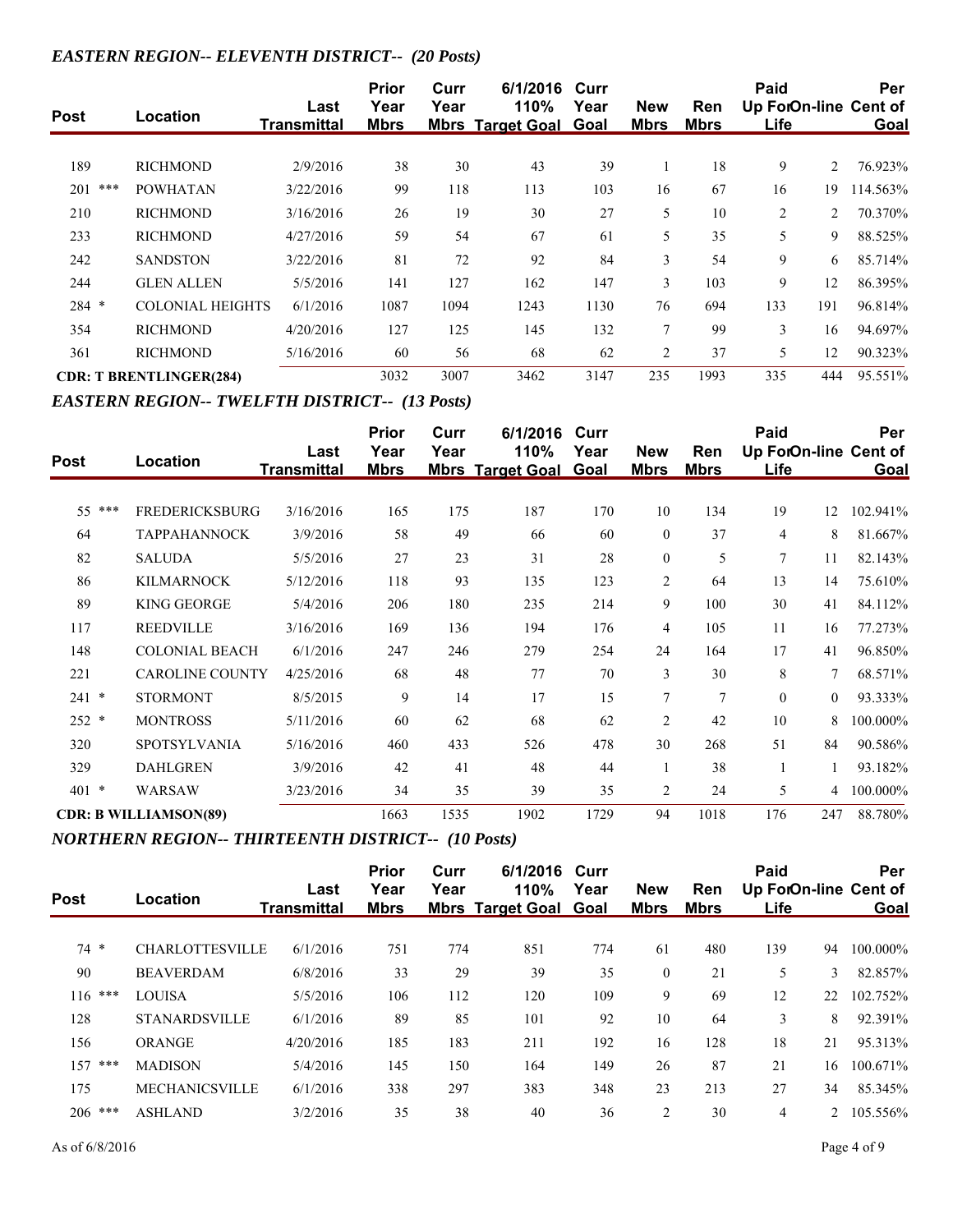## *NORTHERN REGION-- THIRTEENTH DISTRICT-- (10 Posts)*

| <b>Post</b> | Location                     | Last<br><b>Transmittal</b> | <b>Prior</b><br>Year<br><b>Mbrs</b> | Curr<br>Year | 6/1/2016 Curr<br>110%<br><b>Mbrs Target Goal Goal</b> | Year | <b>New</b><br><u>Mbrs</u> | <b>Ren</b><br>Mbrs | Paid<br>Up ForOn-line Cent of<br>Life |     | Per<br>Goal |
|-------------|------------------------------|----------------------------|-------------------------------------|--------------|-------------------------------------------------------|------|---------------------------|--------------------|---------------------------------------|-----|-------------|
| 215         | <b>GOOCHLAND</b>             | 6/8/2016                   | 146                                 | 135          | 165                                                   | 150  |                           | 91                 | 20                                    | 17  | 90.000%     |
| 2003        | FLUVANNA COUNTY 5/25/2016    |                            | 167                                 | 152          | 189                                                   | 172  | 4                         | 102                | 19                                    | 27  | 88.372%     |
|             | <b>CDR: JOE DUDLEY(2003)</b> |                            | 1995                                | 1955         | 2263                                                  | 2057 | 158                       | 1285               | 268                                   | 244 | 95.041%     |

*NORTHERN REGION-- FOURTEENTH DISTRICT-- (11 Posts)*

|             |                              | Last        | <b>Prior</b><br>Year | Curr<br>Year | 6/1/2016<br>110%        | Curr<br>Year | <b>New</b>   | <b>Ren</b>  | Paid         |                | Per<br>Up ForOn-line Cent of |
|-------------|------------------------------|-------------|----------------------|--------------|-------------------------|--------------|--------------|-------------|--------------|----------------|------------------------------|
| <b>Post</b> | Location                     | Transmittal | <b>Mbrs</b>          |              | <b>Mbrs Target Goal</b> | Goal         | <b>Mbrs</b>  | <b>Mbrs</b> | Life         |                | Goal                         |
| 13          | <b>STAUNTON</b>              | 5/25/2016   | 173                  | 161          | 198                     | 180          | 7            | 120         | 21           | 13             | 89.444%                      |
| 27          | <b>DAYTON</b>                | 5/25/2016   | 238                  | 230          | 273                     | 248          | 12           | 169         | 29           | 20             | 92.742%                      |
| 76          | <b>HARRISONBURG</b>          | 5/11/2016   | 46                   | 42           | 53                      | 48           | $\theta$     | 35          | 5            | 2              | 87.500%                      |
| 92          | <b>BATH COUNTY</b>           | 11/4/2015   | 17                   | 14           | 20                      | 18           | $\mathbf{0}$ | 11          | 3            | $\overline{0}$ | 77.778%                      |
| 126         | <b>BUENA VISTA</b>           | 5/25/2016   | 96                   | 84           | 110                     | 100          |              | 72          | 9            | 2              | 84.000%                      |
| 155         | <b>HIGHLAND</b>              | 6/1/2016    | $\overline{7}$       | 6            | 17                      | 15           | $\mathbf{0}$ | 4           |              |                | 40.000%                      |
| 188         | <b>HARRISONBURG</b>          | 6/1/2016    | 230                  | 194          | 260                     | 236          | 10           | 160         | 11           | 13             | 82.203%                      |
| 222         | <b>ELKTON</b>                | 9/9/2015    | 18                   | 16           | 21                      | 19           | $\mathbf{0}$ | 16          | $\mathbf{0}$ | $\overline{0}$ | 84.211%                      |
| $278 *$     | PLAINS DISTRICT              | 2/23/2016   | 21                   | 22           | 24                      | 22           |              | 9           | 11           |                | 100.000%                     |
| ***<br>291  | <b>LEXINGTON</b>             | 5/25/2016   | 18                   | 20           | 21                      | 19           |              | 16          | $\theta$     | 3              | 105.263%                     |
| 340         | <b>EAST AUGUSTA COU</b>      | 5/18/2016   | 192                  | 175          | 217                     | 197          | 2            | 116         | 38           | 19             | 88.832%                      |
|             | <b>CDR: EDDIE HUMES(188)</b> |             | 1056                 | 964          | 1212                    | 1102         | 34           | 728         | 128          | 74             | 87.477%                      |

*NORTHERN REGION-- FIFTEENTH DISTRICT-- (7 Posts)*

|             |                            |                            | <b>Prior</b><br>Year | Curr<br>Year | 6/1/2016 Curr                        |      |                           |                    | Paid                          |     | Per     |
|-------------|----------------------------|----------------------------|----------------------|--------------|--------------------------------------|------|---------------------------|--------------------|-------------------------------|-----|---------|
| <b>Post</b> | Location                   | Last<br><b>Transmittal</b> | <b>Mbrs</b>          |              | 110%<br><b>Mbrs Target Goal Goal</b> | Year | <b>New</b><br><b>Mbrs</b> | Ren<br><b>Mbrs</b> | Up ForOn-line Cent of<br>Life |     | Goal    |
|             |                            |                            |                      |              |                                      |      |                           |                    |                               |     |         |
| 21          | <b>WINCHESTER</b>          | 6/1/2016                   | 477                  | 437          | 546                                  | 496  | 17                        | 350                | 33                            | 37  | 88.105% |
| 22          | <b>LURAY</b>               | 5/18/2016                  | 79                   | 73           | 89                                   | 81   | 5                         | 47                 | 16                            | 5.  | 90.123% |
| 41          | <b>BERRYVILLE</b>          | 4/20/2016                  | 180                  | 175          | 204                                  | 185  | 3                         | 141                | 9                             | 22  | 94.595% |
| 53          | <b>FRONT ROYAL</b>         | 5/25/2016                  | 423                  | 355          | 480                                  | 436  | 11                        | 270                | 42                            | 32  | 81.422% |
| 77          | <b>STRASBURG</b>           | 6/8/2016                   | 351                  | 302          | 398                                  | 362  | 11                        | 246                | 21                            | 24  | 83.425% |
| 166         | <b>NEW MARKET</b>          | 6/1/2016                   | 181                  | 170          | 205                                  | 186  | 6                         | 121                | 23                            | 20  | 91.398% |
| 199         | <b>WOODSTOCK</b>           | 5/18/2016                  | 473                  | 445          | 541                                  | 492  | 5                         | 364                | 28                            | 48  | 90.447% |
|             | <b>CDR: L LOCKHART(21)</b> |                            | 2164                 | 1957         | 2462                                 | 2238 | 58                        | 1539               | 172                           | 188 | 87.444% |

## *NORTHERN REGION-- SIXTEENTH DISTRICT-- (16 Posts)*

| <b>Post</b> | Location         | Last<br>Transmittal | <b>Prior</b><br>Year<br><b>Mbrs</b> | Curr<br>Year | 6/1/2016 Curr<br>110%<br><b>Mbrs Target Goal Goal</b> | Year | <b>New</b><br><u>Mbrs</u> | Ren<br><u>Mbrs</u> | Paid<br>Up ForOn-line Cent of<br>Life |     | Per<br>Goal |
|-------------|------------------|---------------------|-------------------------------------|--------------|-------------------------------------------------------|------|---------------------------|--------------------|---------------------------------------|-----|-------------|
|             |                  |                     |                                     |              |                                                       |      |                           |                    |                                       |     |             |
| 10          | <b>MANASSAS</b>  | 6/1/2016            | 797                                 | 782          | 903                                                   | 821  | 49                        | 442                | 101                                   | 190 | 95.250%     |
| 28          | TRIANGLE         | 6/1/2016            | 326                                 | 307          | 373                                                   | 339  | 34                        | 166                | 46                                    | 61  | 90.560%     |
| $34***$     | LEESBURG         | 3/22/2016           | 76                                  | 80           | 87                                                    | 79   |                           | 35                 | 15                                    | 25  | 101.266%    |
| 72          | <b>WARRENTON</b> | 6/1/2016            | 474                                 | 438          | 542                                                   | 493  | 22                        | 283                | 53                                    | 80  | 88.844%     |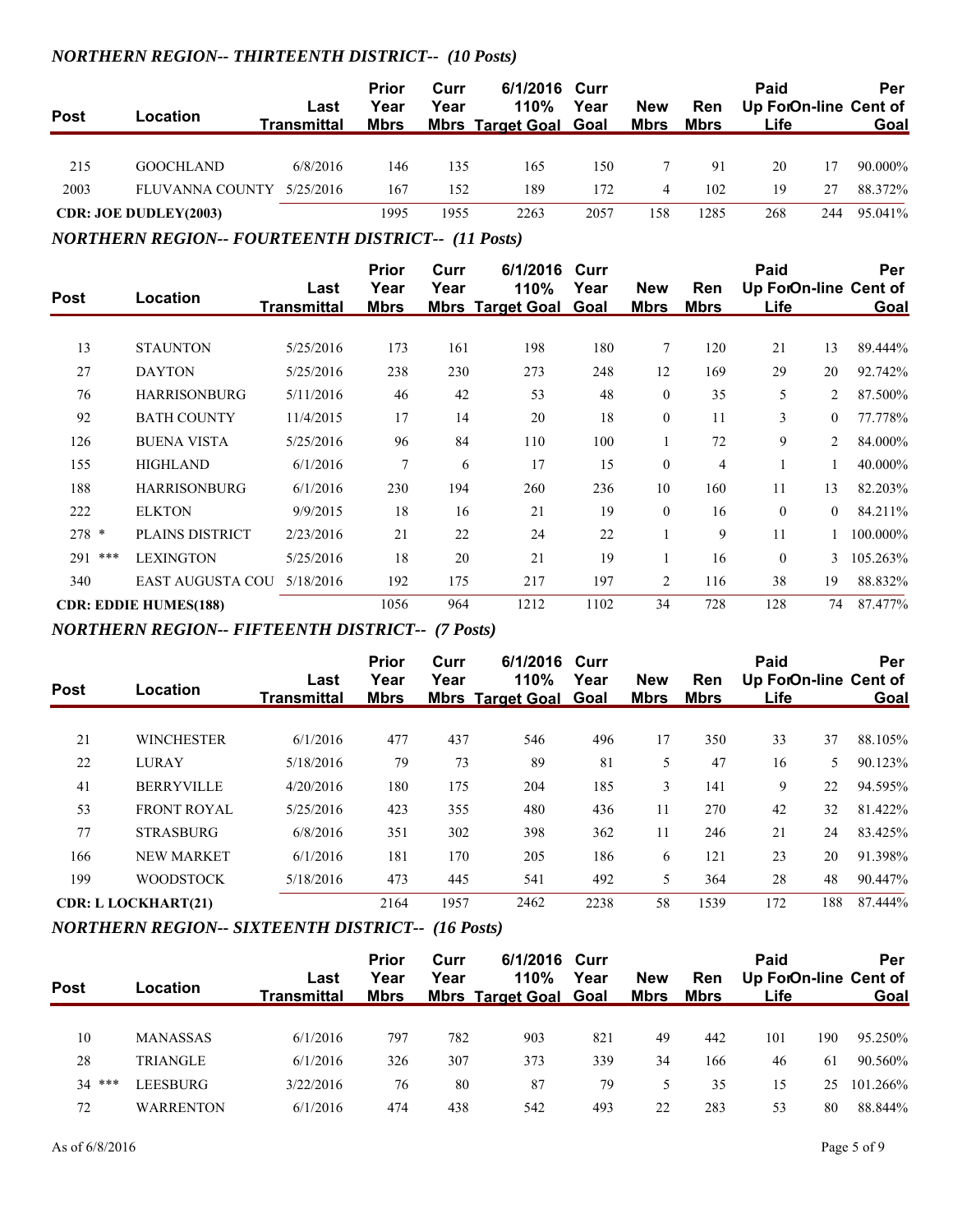## *NORTHERN REGION-- SIXTEENTH DISTRICT-- (16 Posts)*

| <b>Post</b> | Location                  | Last<br><b>Transmittal</b> | <b>Prior</b><br>Year<br><u>Mbrs</u> | Curr<br>Year | 6/1/2016<br>110%<br><b>Mbrs Target Goal</b> | Curr<br>Year<br><b>Goal</b> | <b>New</b><br><u>Mbrs</u> | Ren<br><b>Mbrs</b> | Paid<br>Up ForOn-line Cent of<br><b>Life</b> |     | Per<br>Goal |
|-------------|---------------------------|----------------------------|-------------------------------------|--------------|---------------------------------------------|-----------------------------|---------------------------|--------------------|----------------------------------------------|-----|-------------|
|             |                           |                            |                                     |              |                                             |                             |                           |                    |                                              |     |             |
| 114         | <b>MANASSAS</b>           | 3/30/2016                  | 70                                  | 65           | 80                                          | 73                          | $\overline{4}$            | 39                 | 11                                           | 11  | 89.041%     |
| 150         | <b>STERLING PARK</b>      | 5/18/2016                  | 106                                 | 100          | 121                                         | 110                         | 3                         | 63                 | 12                                           | 22  | 90.909%     |
| 158 ***     | <b>MANASSAS</b>           | 3/2/2016                   | 26                                  | 29           | 30                                          | 27                          | 3                         | 15                 | 6                                            | 5.  | 107.407%    |
| 247 ***     | <b>REMINGTON</b>          | 6/1/2016                   | 73                                  | 84           | 84                                          | 76                          | 16                        | 30                 | 18                                           | 20  | 110.526%    |
| 290         | <b>STAFFORD</b>           | 6/1/2016                   | 680                                 | 676          | 770                                         | 700                         | 38                        | 403                | 80                                           | 155 | 96.571%     |
| 293         | <b>PURCELLVILLE</b>       | 6/8/2016                   | 205                                 | 201          | 234                                         | 213                         | 19                        | 113                | 18                                           | 51  | 94.366%     |
| 295         | <b>MIDDLEBURG</b>         | 12/16/2015                 | 32                                  | 27           | 36                                          | 33                          | -1                        | 23                 | $\mathbf{0}$                                 | 3   | 81.818%     |
| 330         | <b>CULPEPER</b>           | 6/1/2016                   | 201                                 | 197          | 230                                         | 209                         | 16                        | 128                | 28                                           | 25  | 94.258%     |
| 360         | <b>WARRENTON</b>          | 6/8/2016                   | 31                                  | 30           | 35                                          | 32                          |                           | 21                 | $\overline{7}$                               |     | 93.750%     |
| 364         | <b>WOODBRIDGE</b>         | 6/1/2016                   | 961                                 | 872          | 1089                                        | 990                         | 48                        | 481                | 150                                          | 193 | 88.081%     |
| 1799        | <b>HAYMARKET</b>          | 6/8/2016                   | 125                                 | 111          | 143                                         | 130                         | $\overline{4}$            | 52                 | 14                                           | 41  | 85.385%     |
| $2001$ ***  | <b>ASHBURN</b>            | 5/11/2016                  | 75                                  | 81           | 85                                          | 77                          | 11                        | 19                 | 13                                           | 38  | 105.195%    |
|             | <b>CDR: JOHN WARD(34)</b> |                            | 4258                                | 4080         | 4842                                        | 4402                        | 274                       | 2313               | 572                                          | 921 | 92.685%     |

*NORTHERN REGION-- SEVENTEENTH DISTRICT-- (18 Posts)*

| <b>Post</b> | Location                                            | Last               | <b>Prior</b><br>Year | Curr<br>Year | 6/1/2016<br>110%             | Curr<br>Year | <b>New</b>   | Ren         | Paid |                | Per<br>Up ForOn-line Cent of |
|-------------|-----------------------------------------------------|--------------------|----------------------|--------------|------------------------------|--------------|--------------|-------------|------|----------------|------------------------------|
|             |                                                     | <b>Transmittal</b> | <b>Mbrs</b>          |              | <b>Mbrs Target Goal Goal</b> |              | <b>Mbrs</b>  | <b>Mbrs</b> | Life |                | Goal                         |
| 24          | <b>ALEXANDRIA</b>                                   | 5/12/2016          | 737                  | 708          | 843                          | 766          | 31           | 324         | 102  | 251            | 92.428%                      |
| 44 ***      | <b>ARLINGTON</b>                                    | 2/23/2016          | 83                   | 97           | 95                           | 86           | 16           | 46          | 16   | 19             | 112.791%                     |
| 85          | <b>ARLINGTON</b>                                    | 6/1/2016           | 194                  | 186          | 222                          | 202          | 14           | 128         | 18   | 26             | 92.079%                      |
| 123         | <b>GREENSPRING</b>                                  | 3/22/2016          | 60                   | 55           | 68                           | 62           | $\mathbf{1}$ | 37          | 15   | 2              | 88.710%                      |
| 129         | <b>ALEXANDRIA</b>                                   | 4/6/2016           | 26                   | 21           | 30                           | 27           | $\mathbf{1}$ | 15          | 3    | $\overline{c}$ | 77.778%                      |
| 130<br>***  | <b>FALLS CHURCH</b>                                 | 6/8/2016           | 180                  | 205          | 206                          | 187          | 29           | 108         | 29   | 39             | 109.626%                     |
| 139         | <b>ARLINGTON</b>                                    | 5/11/2016          | 346                  | 303          | 396                          | 360          | 17           | 166         | 46   | 74             | 84.167%                      |
| $162$ ***   | <b>LORTON</b>                                       | 6/1/2016           | 460                  | 488          | 526                          | 478          | 65           | 299         | 37   | 87             | 102.092%                     |
| $176 *$     | SPRINGFIELD                                         | 6/1/2016           | 1293                 | 1307         | 1480                         | 1345         | 68           | 742         | 192  | 305            | 97.175%                      |
| $177 *$     | <b>FAIRFAX</b>                                      | 6/1/2016           | 976                  | 983          | 1117                         | 1015         | 60           | 561         | 133  | 229            | 96.847%                      |
| 180         | <b>VIENNA</b>                                       | 6/1/2016           | 697                  | 655          | 798                          | 725          | 35           | 404         | 86   | 130            | 90.345%                      |
| 184         | <b>HERNDON</b>                                      | 6/8/2016           | 239                  | 231          | 274                          | 249          | 5            | 126         | 43   | 57             | 92.771%                      |
| 194 ***     | <b>ARLINGTON</b>                                    | 4/13/2016          | 56                   | 59           | 64                           | 58           | 6            | 39          | 10   | 4              | 101.724%                     |
| 225         | <b>FALLS CHURCH</b>                                 | 3/30/2016          | 30                   | 28           | 34                           | 31           | $\mathbf{0}$ | 15          | 9    | 4              | 90.323%                      |
| 270         | McLEAN                                              | 6/1/2016           | 306                  | 303          | 350                          | 318          | 14           | 183         | 59   | 47             | 95.283%                      |
| 1775        | <b>FORT BELVOIR</b>                                 | 3/16/2016          | 61                   | 51           | 69                           | 63           | $\mathbf{0}$ | 29          | 13   | 9              | 80.952%                      |
| 1976        | <b>ANNANDALE</b>                                    | 6/8/2016           | 392                  | 347          | 449                          | 408          | 18           | 229         | 32   | 68             | 85.049%                      |
| 1995        | <b>CENTREVILLE</b>                                  | 4/6/2016           | 158                  | 144          | 179                          | 163          | $\mathbf{1}$ | 85          | 26   | 32             | 88.344%                      |
|             | <b>CDR: JOHN PRICE(177)</b>                         |                    | 6294                 | 6171         | 7197                         | 6543         | 381          | 3536        | 869  | 1385           | 94.315%                      |
|             | <b>WESTERN REGION-- FIFTH DISTRICT-- (13 Posts)</b> |                    |                      |              |                              |              |              |             |      |                |                              |
|             |                                                     |                    | <b>Prior</b>         | Curr         | 6/1/2016                     | Curr         |              |             | Paid |                | Per                          |
| <b>Post</b> | Location                                            | Last               | Year                 | Year         | 110%                         | Year         | <b>New</b>   | Ren         |      |                | Up ForOn-line Cent of        |
|             |                                                     | <b>Transmittal</b> | <b>Mbrs</b>          |              | <b>Mbrs Target Goal Goal</b> |              | <b>Mbrs</b>  | <b>Mbrs</b> | Life |                | Goal                         |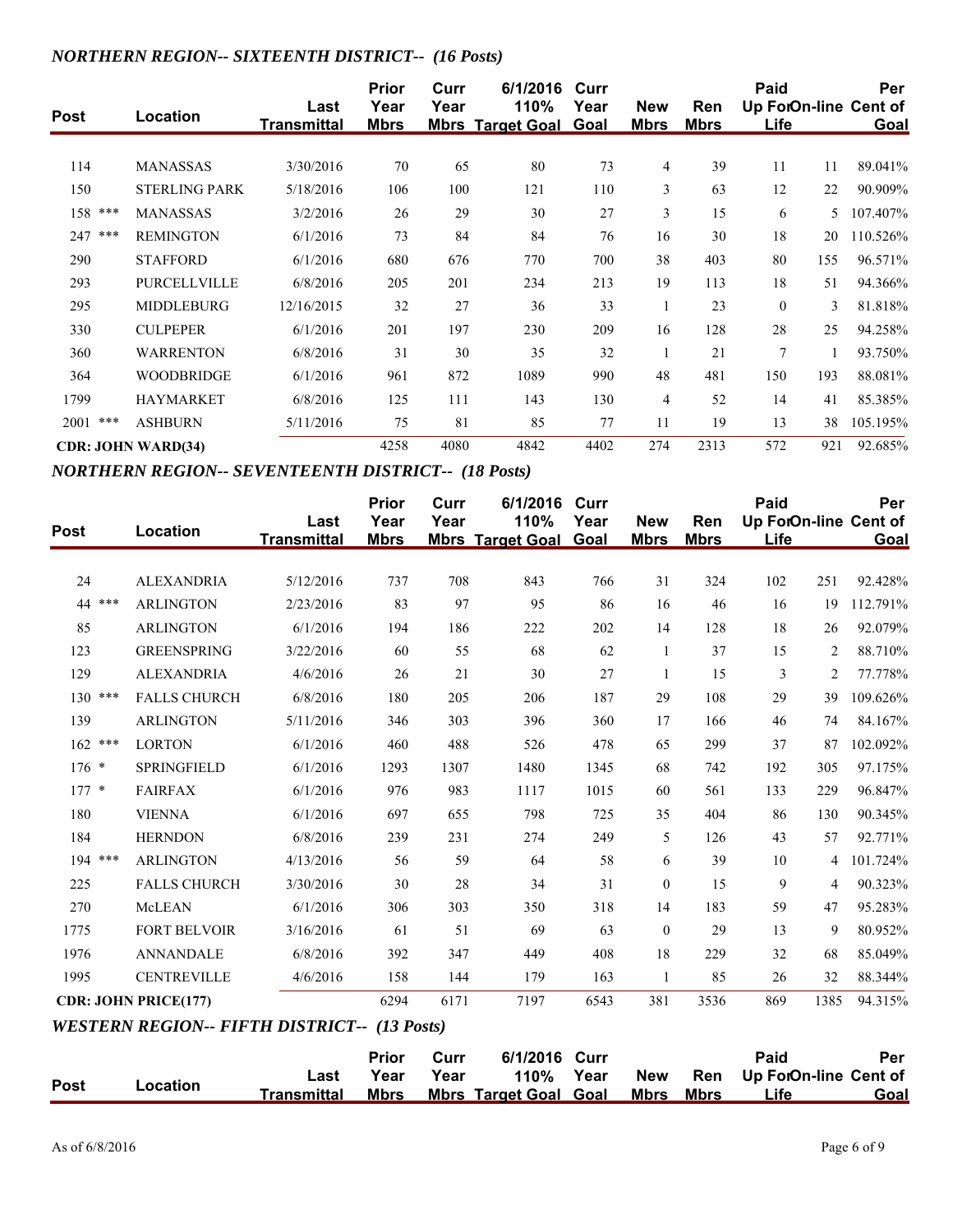# *WESTERN REGION-- FIFTH DISTRICT-- (13 Posts)*

| Post      | Location                  | Last<br><b>Transmittal</b> | <b>Prior</b><br>Year<br><b>Mbrs</b> | Curr<br>Year | 6/1/2016<br>110%<br><b>Mbrs Target Goal Goal</b> | Curr<br>Year | <b>New</b><br><b>Mbrs</b> | <b>Ren</b><br><b>Mbrs</b> | Paid<br>Up ForOn-line Cent of<br><b>Life</b> |                | Per<br>Goal |
|-----------|---------------------------|----------------------------|-------------------------------------|--------------|--------------------------------------------------|--------------|---------------------------|---------------------------|----------------------------------------------|----------------|-------------|
|           |                           |                            |                                     |              |                                                  |              |                           |                           |                                              |                |             |
| 8         | <b>SOUTH BOSTON</b>       | 5/16/2016                  | 300                                 | 282          | 343                                              | 312          | 9                         | 239                       | 18                                           | 16             | 90.385%     |
| 32<br>*** | <b>FARMVILLE</b>          | 5/25/2016                  | 16                                  | 38           | 19                                               | 17           | 22                        | 11                        |                                              | 4              | 223.529%    |
| 40<br>*** | <b>BLACKSTONE</b>         | 5/5/2016                   | 3                                   | 16           | 17                                               | 15           | 8                         | 3                         | 4                                            |                | 106.667%    |
| 43        | <b>CHASE CITY</b>         | 4/20/2016                  | 119                                 | 107          | 136                                              | 124          | $\mathbf{0}$              | 96                        | 7                                            | 4              | 86.290%     |
| 45        | <b>CLARKSVILLE</b>        | 5/5/2016                   | 65                                  | 58           | 74                                               | 67           | $\theta$                  | 35                        | 8                                            | 15             | 86.567%     |
| $50*$     | <b>CREWE</b>              | 5/4/2016                   | 65                                  | 66           | 75                                               | 68           | 5                         | 34                        | 8                                            | 19             | 97.059%     |
| $65 *$    | <b>LAWRENCEVILLE</b>      | 3/23/2016                  | 21                                  | 22           | 24                                               | 22           | $\tau$                    | 15                        | $\overline{0}$                               | $\theta$       | 100.000%    |
| 79        | <b>SOUTH HILL</b>         | 6/8/2016                   | 472                                 | 434          | 534                                              | 485          | 20                        | 365                       | 13                                           | 36             | 89.485%     |
| $94 *$    | <b>ALBERTA</b>            | 2/17/2016                  | 13                                  | 15           | 17                                               | 15           | 2                         | 12                        | 1                                            | $\Omega$       | 100.000%    |
| 99 ***    | <b>HALIFAX</b>            | 5/27/2016                  | 181                                 | 209          | 207                                              | 188          | 49                        | 144                       | 6                                            | 10             | 111.170%    |
| $147 *$   | <b>KENBRIDGE</b>          | 4/6/2016                   | 45                                  | 46           | 51                                               | 46           | 5                         | 24                        | 11                                           | 6              | 100.000%    |
| 260       | <b>KEYSVILLE</b>          | 4/27/2016                  | 131                                 | 130          | 149                                              | 135          | 6                         | 116                       | 3                                            | 5              | 96.296%     |
| $342 *$   | <b>VOLENS</b>             | 3/23/2016                  | 28                                  | 29           | 32                                               | 29           | $\mathfrak{Z}$            | 26                        | $\bf{0}$                                     | $\overline{0}$ | 100.000%    |
|           | <b>CDR: TOM HART(147)</b> |                            | 1459                                | 1452         | 1675                                             | 1523         | 136                       | 1120                      | 80                                           | 116            | 95.338%     |

## *WESTERN REGION-- SIXTH DISTRICT-- (13 Posts)*

| <b>Post</b> | Location                    | Last<br><b>Transmittal</b> | <b>Prior</b><br>Year<br><u>Mbrs</u> | Curr<br>Year | 6/1/2016<br>110%<br><b>Mbrs Target Goal</b> | Curr<br>Year<br><b>Goal</b> | <b>New</b><br><b>Mbrs</b> | Ren<br><b>Mbrs</b> | Paid<br>Up ForOn-line Cent of<br><u>Life</u> |          | Per<br>Goal |
|-------------|-----------------------------|----------------------------|-------------------------------------|--------------|---------------------------------------------|-----------------------------|---------------------------|--------------------|----------------------------------------------|----------|-------------|
| 6           | <b>ROCKY MOUNT</b>          | 5/5/2016                   | 130                                 | 116          | 149                                         | 135                         | 1                         | 102                | 6                                            | $\tau$   | 85.926%     |
| 11          | <b>BASSETT</b>              | 4/8/2016                   | 57                                  | 53           | 65                                          | 59                          | $\overline{2}$            | 41                 | 4                                            | 6        | 89.831%     |
| $29 *$      | <b>DANVILLE</b>             | 6/1/2016                   | 178                                 | 184          | 204                                         | 185                         | 18                        | 151                | 7                                            | 8        | 99.459%     |
| 42          | <b>MARTINSVILLE</b>         | 5/11/2016                  | 115                                 | 100          | 130                                         | 118                         | 3                         | 83                 | 9                                            | 5        | 84.746%     |
| 47          | <b>CHATHAM</b>              | 4/6/2016                   | 25                                  | 22           | 30                                          | 27                          | 3                         | 15                 |                                              | 3        | 81.481%     |
| 78 ***      | <b>MARTINSVILLE</b>         | 5/25/2016                  | 199                                 | 206          | 226                                         | 205                         | 10                        | 177                | 9                                            | 10       | 100.488%    |
| 96          | <b>CALLAWAY</b>             | 4/6/2016                   | 15                                  | 15           | 18                                          | 16                          | $\theta$                  | 15                 | $\theta$                                     | $\theta$ | 93.750%     |
| 105         | <b>STUART</b>               | 6/1/2016                   | 76                                  | 75           | 87                                          | 79                          | $\theta$                  | 65                 | 7                                            | 3        | 94.937%     |
| 111<br>***  | <b>ROCKY MOUNT</b>          | 12/16/2015                 | 36                                  | 39           | 42                                          | 38                          | $\overline{2}$            | 22                 | 14                                           |          | 102.632%    |
| 127         | <b>FLOYD</b>                | 3/16/2016                  | 84                                  | 76           | 96                                          | 87                          | $\overline{2}$            | 57                 | 11                                           | 6        | 87.356%     |
| 232 ***     | <b>GRETNA</b>               | 12/30/2015                 | 77                                  | 86           | 87                                          | 79                          | 8                         | 72                 | 3                                            | 3        | 108.861%    |
| 325         | <b>DANVILLE</b>             | 6/1/2016                   | 336                                 | 326          | 384                                         | 349                         | 20                        | 271                | 19                                           | 16       | 93.410%     |
| 1097        | <b>DANVILLE</b>             | 6/1/2016                   | 389                                 | 377          | 441                                         | 401                         | 21                        | 306                | 30                                           | 20       | 94.015%     |
|             | <b>CDR: M BARBOUR(1097)</b> |                            | 1717                                | 1675         | 1956                                        | 1778                        | 90                        | 1377               | 120                                          | 88       | 94.207%     |

# *WESTERN REGION-- SEVENTH DISTRICT-- (9 Posts)*

| <b>Post</b> | Location          | Last<br><b>Transmittal</b> | <b>Prior</b><br>Year<br><b>Mbrs</b> | Curr<br>Year | 6/1/2016 Curr<br>110%<br><b>Mbrs Target Goal Goal</b> | Year | <b>New</b><br><b>Mbrs</b> | Ren<br>Mbrs | Paid<br>Up ForOn-line Cent of<br>Life |    | Per<br>Goal |
|-------------|-------------------|----------------------------|-------------------------------------|--------------|-------------------------------------------------------|------|---------------------------|-------------|---------------------------------------|----|-------------|
|             |                   |                            |                                     |              |                                                       |      |                           |             |                                       |    |             |
|             | PULASKI           | 2/17/2016                  | 140                                 | 140          | 161                                                   | 146  | 16                        | 106         | 12                                    | 6. | 95.890%     |
| 9           | <b>WYTHEVILLE</b> | 5/25/2016                  | 148                                 | 133          | 169                                                   | 154  |                           | 80          | 38                                    | 8  | 86.364%     |
| $18 *$      | <b>MARION</b>     | 1/20/2016                  | 68                                  | 70           | 77                                                    | 70   | 4                         | 55          | 8                                     | 3  | 100.000%    |
| 20          | <b>BLAND</b>      | 1/19/2016                  | 49                                  | 49           | 56                                                    | 51   |                           | 40          | 4                                     | 4  | 96.078%     |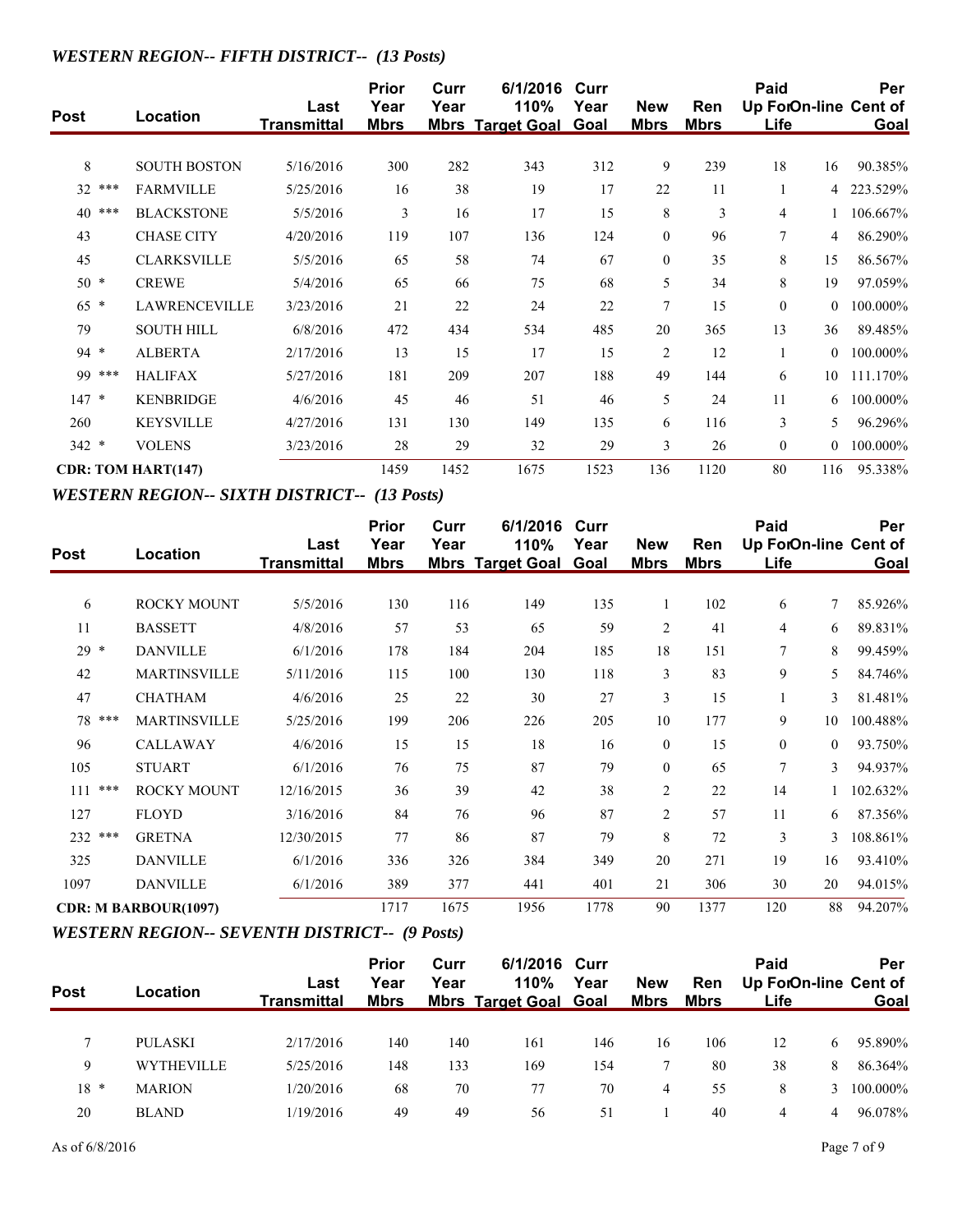## *WESTERN REGION-- SEVENTH DISTRICT-- (9 Posts)*

| <b>Post</b> | Location                    | Last        | <b>Prior</b><br>Year | Curr<br>Year | 6/1/2016 Curr<br>110%        | Year | <b>New</b>  | <b>Ren</b>  | Paid<br>Up ForOn-line Cent of |                | Per         |
|-------------|-----------------------------|-------------|----------------------|--------------|------------------------------|------|-------------|-------------|-------------------------------|----------------|-------------|
|             |                             | Transmittal | <u>Mbrs</u>          |              | <b>Mbrs Target Goal Goal</b> |      | <u>Mbrs</u> | <u>Mbrs</u> | <u>Life</u>                   |                | <b>Goal</b> |
| 58          | <b>DUBLIN</b>               | 12/16/2015  | 45                   | 40           | 51                           | 46   |             | 31          |                               |                | 86.957%     |
| 68          | <b>NARROWS</b>              | 6/8/2016    | 115                  | 101          | 132                          | 120  |             | 77          | 21                            | $\overline{2}$ | 84.167%     |
| 229         | RURAL RETREAT               | 5/18/2016   | 144                  | 138          | 165                          | 150  |             | 92          | 33                            | 12             | 92.000%     |
| 245         | <b>GALAX</b>                | 3/30/2016   | 176                  | 160          | 198                          | 180  | 14          | 123         | 11                            | 12             | 88.889%     |
| 311         | <b>PEMBROKE</b>             | 4/13/2016   | 60                   | 54           | 68                           | 62   | $\theta$    | 49          | 3                             |                | 87.097%     |
|             | <b>CDR: ART TERRILL(68)</b> |             | 945                  | 885          | 1077                         | 979  | 45          | 653         | 131                           | 56             | 90.398%     |

#### *WESTERN REGION-- EIGHTH DISTRICT-- (12 Posts)*

| Post      | Location                    | Last               | Prior<br>Year | Curr<br>Year | 6/1/2016<br>110%        | Curr<br>Year | <b>New</b>     | <b>Ren</b>   | Paid<br>Up ForOn-line Cent of |                | Per      |
|-----------|-----------------------------|--------------------|---------------|--------------|-------------------------|--------------|----------------|--------------|-------------------------------|----------------|----------|
|           |                             | <b>Transmittal</b> | <b>Mbrs</b>   |              | <b>Mbrs Target Goal</b> | Goal         | <b>Mbrs</b>    | <b>Mbrs</b>  | Life                          |                | Goal     |
| 12        | <b>ABINGDON</b>             | 2/17/2016          | 111           | 106          | 127                     | 115          | $\overline{2}$ | 82           | 11                            | 11             | 92.174%  |
| 14        | <b>POCAHONTAS</b>           | 4/13/2016          | 91            | 88           | 105                     | 95           | $\overline{4}$ | 72           | 6                             | 6              | 92.632%  |
| 51        | <b>BRISTOL</b>              | 11/2/2015          | 3             |              | 17                      | 15           | $\mathbf{0}$   | $\mathbf{0}$ | $\overline{0}$                | 1              | 6.667%   |
| 122       | <b>BLUEFIELD</b>            | 11/4/2015          | 28            | 25           | 32                      | 29           |                | 21           | 3                             | $\overline{0}$ | 86.207%  |
| 133       | <b>TAZEWELL</b>             | 6/8/2016           | 119           | 119          | 135                     | 123          | 6              | 92           | 12                            | 9              | 96.748%  |
| $135$ *** | <b>DAMASCUS</b>             | 5/25/2016          | 38            | 41           | 44                      | 40           | $\overline{4}$ | 34           | $\overline{2}$                |                | 102.500% |
| 164       | <b>GRUNDY</b>               | 6/1/2016           | 413           | 391          | 473                     | 430          | 3              | 292          | 86                            | 10             | 90.930%  |
| 185       | <b>JONESVILLE</b>           | 2/1/2016           | 51            | 49           | 58                      | 53           | $\mathbf{0}$   | 38           | 9                             | $\overline{2}$ | 92.453%  |
| 208       | <b>LEBANON</b>              | 3/1/2016           | 84            | 79           | 96                      | 87           | 3              | 62           | 10                            | 4              | 90.805%  |
| 227       | <b>CLINTWOOD</b>            | 5/3/2016           | 22            | 21           | 25                      | 23           | $\theta$       | 13           | 4                             | 4              | 91.304%  |
| 243       | <b>NORTON</b>               | 2/3/2016           | 95            | 83           | 108                     | 98           |                | 69           | 10                            | 3              | 84.694%  |
| $265$ *** | <b>GATE CITY</b>            | 5/4/2016           | 106           | 114          | 121                     | 110          | 9              | 97           | $\overline{2}$                | 6              | 103.636% |
|           | <b>CDR: BILLY LARK(265)</b> |                    | 1161          | 1117         | 1340                    | 1218         | 33             | 872          | 155                           | 57             | 91.708%  |

## *WESTERN REGION-- NINTH DISTRICT-- (10 Posts)*

|             |                              |                    | <b>Prior</b> | Curr | 6/1/2016                     | Curr |                |             | Paid                  |                | Per      |
|-------------|------------------------------|--------------------|--------------|------|------------------------------|------|----------------|-------------|-----------------------|----------------|----------|
| <b>Post</b> | Location                     | Last               | Year         | Year | 110%                         | Year | <b>New</b>     | <b>Ren</b>  | Up ForOn-line Cent of |                |          |
|             |                              | <b>Transmittal</b> | <b>Mbrs</b>  |      | <b>Mbrs Target Goal Goal</b> |      | <b>Mbrs</b>    | <b>Mbrs</b> | Life                  |                | Goal     |
|             |                              |                    |              |      |                              |      |                |             |                       |                |          |
| 3           | <b>ROANOKE</b>               | 6/1/2016           | 377          | 352  | 431                          | 392  | 27             | 242         | 53                    | 30             | 89.796%  |
| 4           | <b>COVINGTON</b>             | 2/17/2016          | 65           | 56   | 75                           | 68   | $\overline{2}$ | 44          | 6                     | 4              | 82.353%  |
| 19          | <b>SALEM</b>                 | 12/16/2015         | 10           | 10   | 17                           | 15   | $\mathbf{0}$   | 8           | $\overline{2}$        | $\overline{0}$ | 66.667%  |
| 30          | <b>RADFORD</b>               | 4/13/2016          | 39           | 36   | 45                           | 41   | $\overline{2}$ | 22          | 8                     | 4              | 87.805%  |
| 59          | <b>CHRISTIANSBURG</b>        | 5/11/2016          | 114          | 103  | 129                          | 117  | $\mathbf{0}$   | 80          | 16                    | 7              | 88.034%  |
| 80          | <b>VINTON</b>                | 3/16/2016          | 97           | 95   | 111                          | 101  | 7              | 68          | 14                    | 6              | 94.059%  |
| 93          | <b>BUCHANAN</b>              | 5/11/2016          | 60           | 54   | 68                           | 62   | л.             | 39          | 8                     | 6              | 87.097%  |
| 182         | <b>BLACKSBURG</b>            | 3/16/2016          | 62           | 61   | 70                           | 64   |                | 45          | 8                     | 7              | 95.313%  |
| 240 ***     | <b>TROUTVILLE</b>            | 3/9/2016           | 36           | 45   | 42                           | 38   | 6              | 23          | 13                    | 3              | 118.421% |
| 248         | <b>ROANOKE</b>               | 6/1/2016           | 104          | 95   | 119                          | 108  | $\theta$       | 65          | 20                    | 10             | 87.963%  |
|             | <b>CDR: JAMES EUBANK(93)</b> |                    | 964          | 907  | 1107                         | 1006 | 46             | 636         | 148                   | 77             | 90.159%  |